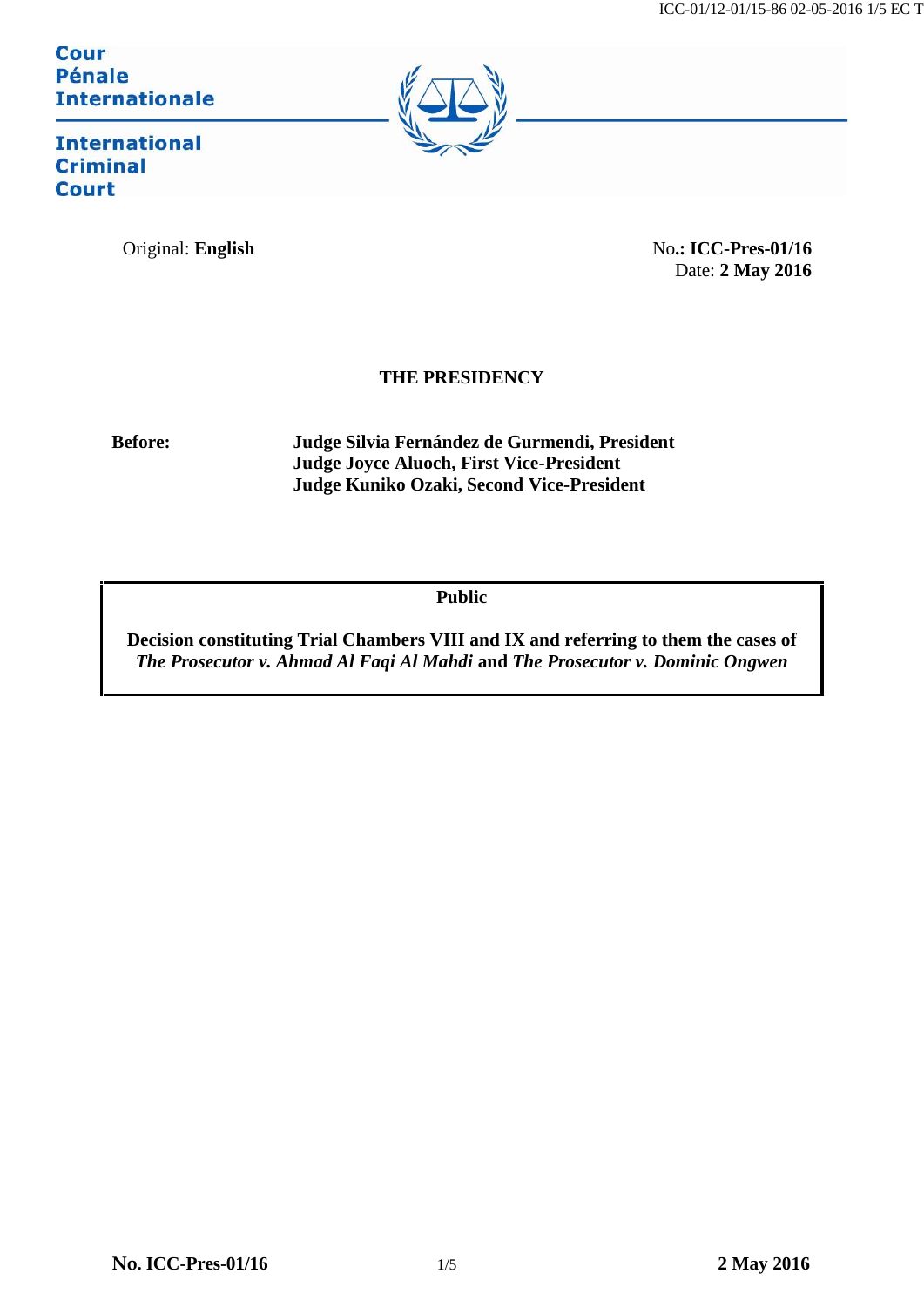**Decision to be notified in accordance with regulation 31 of the** *Regulations of the Court* **to:**

**The Office of the Prosecutor** Ms Fatou Bensouda Mr James Stewart

**The Office of Public Counsel for Victims** Ms Paolina Massidda

**The Office of Public Counsel for the Defence** Mr Xavier-Jean Xeïta

## **REGISTRY**

**Registrar** Mr Herman von Hebel **Other** Pre-Trial Chamber I Pre-Trial Chamber II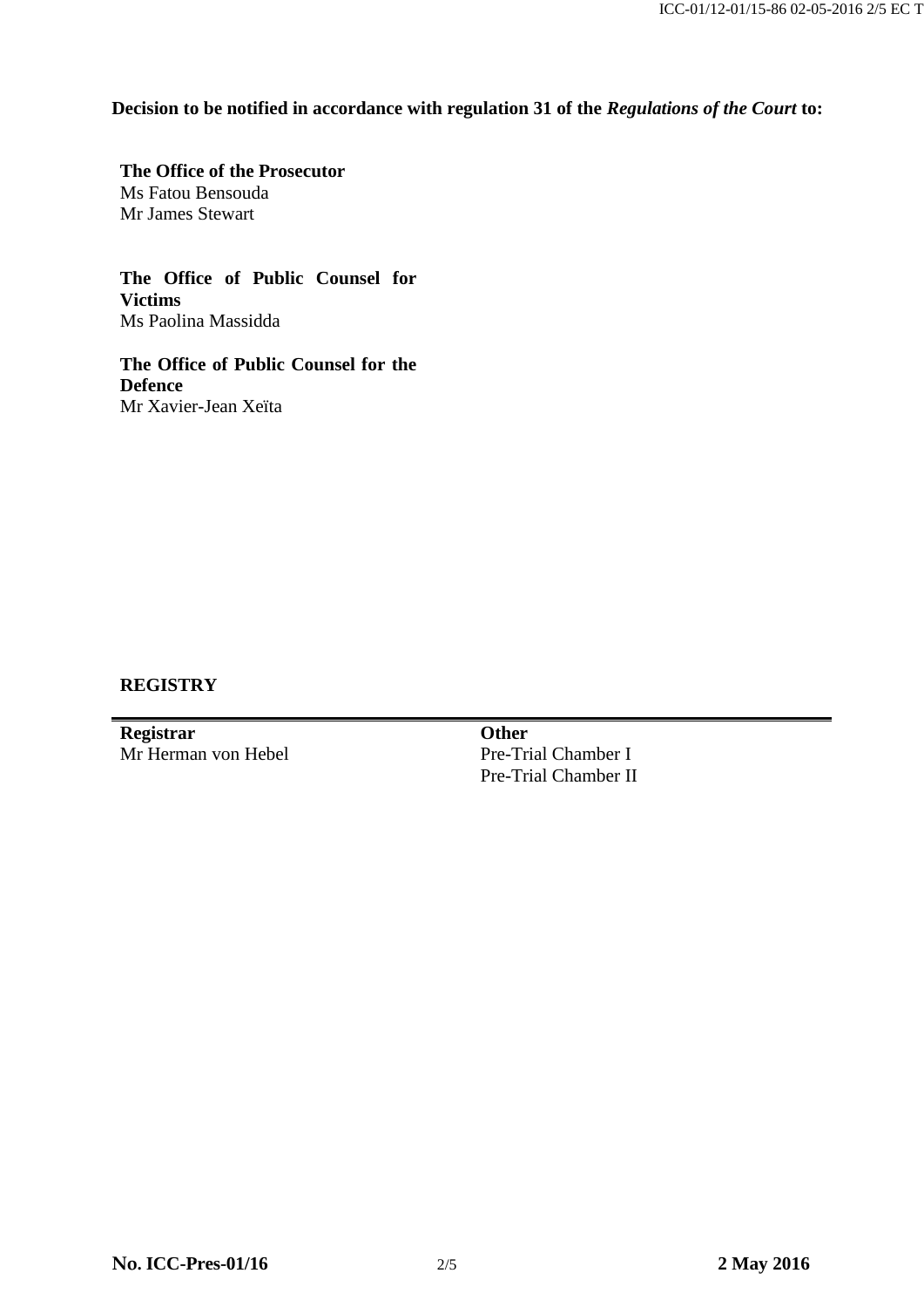THE PRESIDENCY of the International Criminal Court notes the decision of Pre-Trial Chamber II dated 23 March 2016 which, *inter alia*, confirmed, pursuant to article 61(7)(a) of the Rome Statute of the International Criminal Court ("Statute"), certain of the charges presented by the Prosecutor against Dominic Ongwen, to the extent specified at pages 71-104 of that decision, and committed him for trial on the charges as confirmed ("Decision Confirming the Charges in *Ongwen*").<sup>1</sup>

The Presidency notes also the decision of Pre-Trial Chamber I dated 24 March 2016 which, *inter alia*, confirmed, pursuant to article 61(7)(a) of the Statute, the charges presented by the Prosecutor against Ahmad Al Faqi Al Mahdi to the extent specified at pages 21-27 of that decision and committed him for trial on the charges as confirmed ("Decision Confirming the Charges in *Al Mahdi*").<sup>2</sup>

The Presidency notes article 61(11) of the Statute, pursuant to which it shall constitute a Trial Chamber once the charges have been confirmed, which shall be responsible for the conduct of subsequent proceedings. The Presidency further notes rule 130 of the Rules of Procedure and Evidence ("Rules") whereby it shall refer the case to a Trial Chamber and transmit to it the decision confirming the charges and the records of the proceedings of the Pre-Trial Chamber.

The Presidency notes that, pursuant to an instruction from the Single Judge of Pre-Trial Chamber I dated 5 April 2016 in the case of *The Prosecutor v. Ahmad Al Faqi Al Mahdi*, the record of the proceedings before Pre-Trial Chamber I and the Decision Confirming the Charges in *Al Mahdi* were transmitted to the Presidency, by the Registrar, on 6 April 2016, in accordance with rule 129 of the Rules.<sup>3</sup>

The Presidency notes the decision of Pre-Trial Chamber II dated 29 April 2016 rejecting the request for leave to appeal the Decision Confirming the Charges in *Ongwen*, thereby concluding the proceedings in the case before that Chamber, and ordering the Registrar to transmit the Decision Confirming the Charges in *Ongwen* and the record of the proceedings to the Presidency for the purpose of constituting a Trial Chamber pursuant to article 61(11) of

<sup>&</sup>lt;sup>1</sup> Pre-Trial Chamber II, *The Prosecutor v. Dominic Ongwen*, "Decision on the confirmation of charges against Dominic Ongwen", ICC-02/04-01/15-422-Red.

<sup>&</sup>lt;sup>2</sup> Pre-Trial Chamber I, *The Prosecutor v. Ahmad Al Faqi Al Mahdi*, "Decision on the confirmation of charges against Ahmad Al Faqi Al Mahdi", ICC-01/12-01/15-84-Red.<br><sup>3</sup> Registry, *The Prosecutor v. Ahmad Al Faqi Al Mahdi*, "Transmission to the Presidency of the record of the

proceedings, including the Decision on the confirmation of charges against Ahmad Al Faqi Al Mahdi", ICC- 01/12-01/15-85.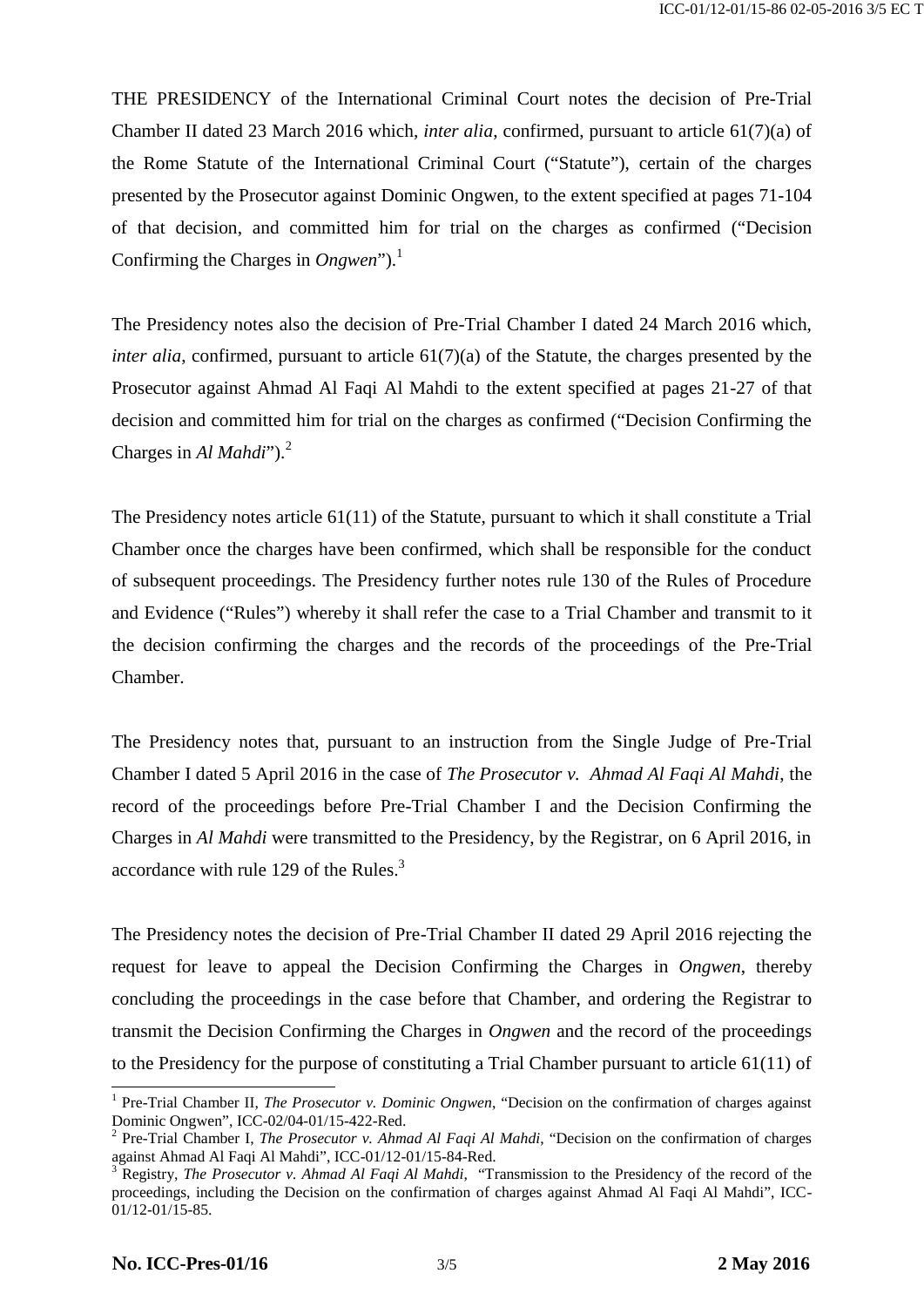the Statute.<sup>4</sup>

The Presidency notes that the record of the proceedings before Pre-Trial Chamber II and the Decision Confirming the Charges in *Ongwen* were transmitted to the Presidency, by the Registrar, on 2 May 2016, in accordance with rule 129 of the Rules.<sup>5</sup>

The Presidency has considered the unprecedented current and anticipated judicial workload of the Court. It has taken into account, in particular, the judicial needs with respect to different phases of the trial and appeal proceedings which are currently ongoing before the Court and the necessity to ensure sound management of the same. The Presidency has particularly had regard to the need to expedite proceedings by allowing to the fullest extent possible the conduct of parallel hearings in ongoing trials. The Presidency has also considered the workload and individual concerns of judges of the Court, in consultation with the judges concerned.

The Presidency also notes that Judge Antoine Kesia-Mbe Mindua, who has been serving as a Judge in a Trial Chamber at the International Criminal Tribunal for the former Yugoslavia ("ICTY"), has, by means of an exchange of letters with the ICTY, been made available to serve on a full-time basis at the ICC (without prejudice to his residual responsibilities in ongoing ICTY proceedings), as of 1 May 2016, pursuant to article 35(3) of the Rome Statute.

The Presidency *hereby decides* to temporarily attach Judge Antoine Kesia-Mbe Mindua, currently assigned to the Pre-Trial Division, to the Trial Division, in accordance with article 39(4) of the Statute.

<sup>4</sup> Pre-Trial Chamber II, *The Prosecutor v. Dominic Ongwen*, "Decision on the Defence request for leave to appeal the decision on the confirmation of charges", ICC-02/04-01/15-428, para. 40.<br><sup>5</sup> Registry, *The Prosecutor v. Dominic Ongwen*, "Transmission to the Presidency of the record of the

proceedings, including the 'Decision on the confirmation of charges against Dominic Ongwen'" ICC-02/04- 01/15-429.